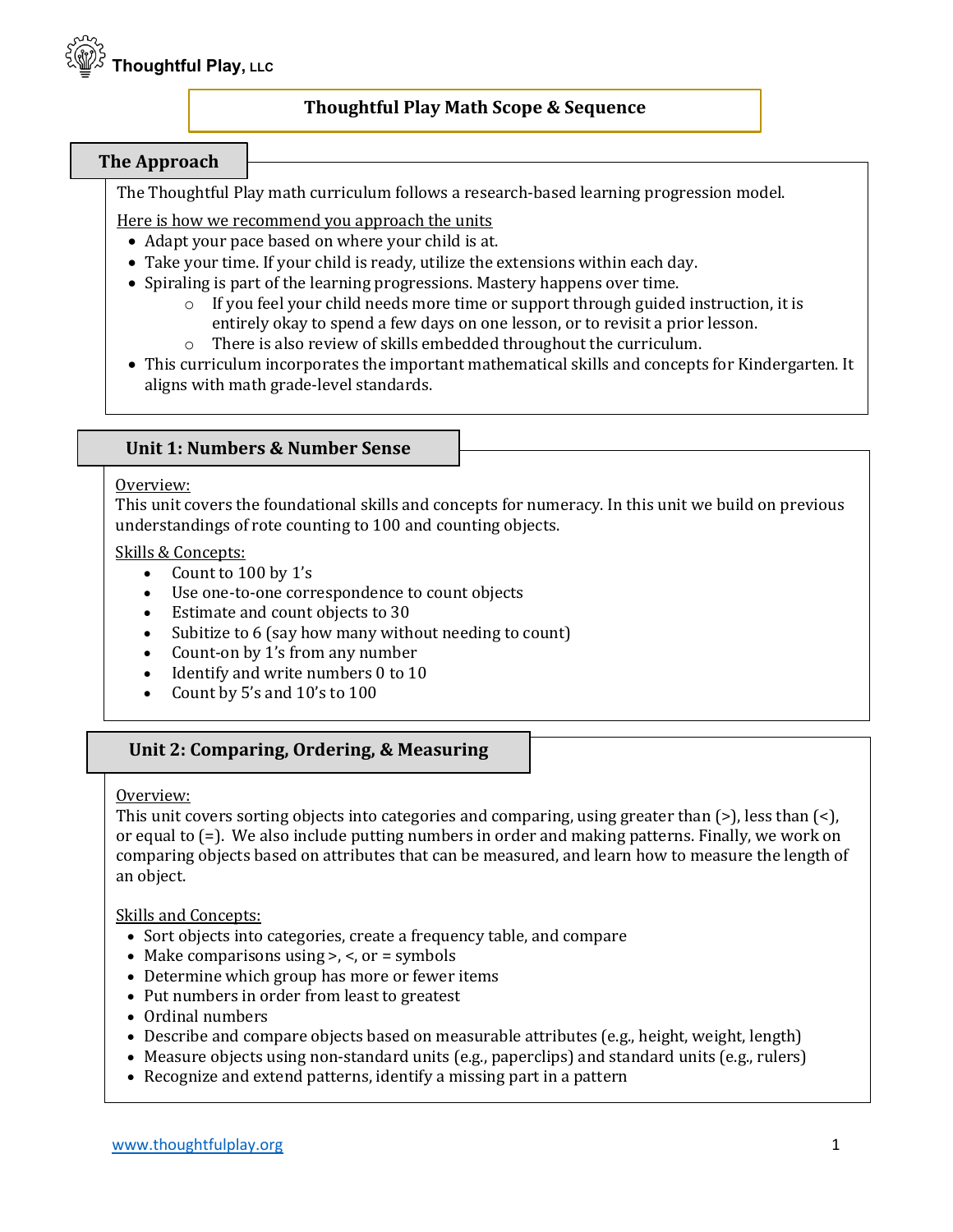

# **Unit 3: Foundations of Addition**

### Overview:

This unit creates a solid entryway into addition. The lessons develop an understanding of the actions in addition word problems. It helps children conceptually understand addition and connects counting to addition, thereby advancing children's numeracy skills.

### **Skill and Concepts**

- Word problems that involve "joining" and "combining"
- Model the action in addition word problems
- Connect counting to addition
- Explore the  $+$  sign, the  $=$  sign, and equations
- Add 1 or 2 more to any number 0 to 10
- Doubles  $(1+1, 2+2, 3+3, 4+4, 5+5, 6+6)$
- Number pairs for numbers up to 6
- Adding 0 to any number

# **Unit 4: Foundations of Subtraction**

### Overview:

This unit creates a solid entryway into subtraction. The lessons develop an understanding of the actions in subtraction word problems. It helps children conceptually understand subtraction and connects addition and subtraction, thereby advancing children's numeracy skills.

Skill and Concepts

- Word problems that involve "taking away" and "separating"
- Model the action in subtraction word problems
- Connect addition to subtraction
- Counting down from any number up to 10
- Subtraction facts up to 5
- One less and 2 less up to 10
- Subtraction problems that are equal to  $0$  (e.g., 2-2=0)

# **Unit 5: Advanced Number Relationships**

### Overview:

This unit advances children's skill set with addition and subtraction. The unit builds flexibility and strategies around adding and subtracting, as well as accuracy and efficiency.

### Skill and Concepts

- Composing numbers with 5 and some more
- Adding 3 & 4 to any number 0 to 7
- Subtracting 3 or 4 from any number up to 10
- Introduction to word forms of numbers
- Use concrete objects and/or make drawings to solve word problems
- Write equations to represent word problems
- Solve for an unknown in an addition problem
- Number pairs that make  $7, 8, 9, \& 10$
- Explore the commutative property of addition  $(3+4=4+3)$ ; order doesn't matter)

•